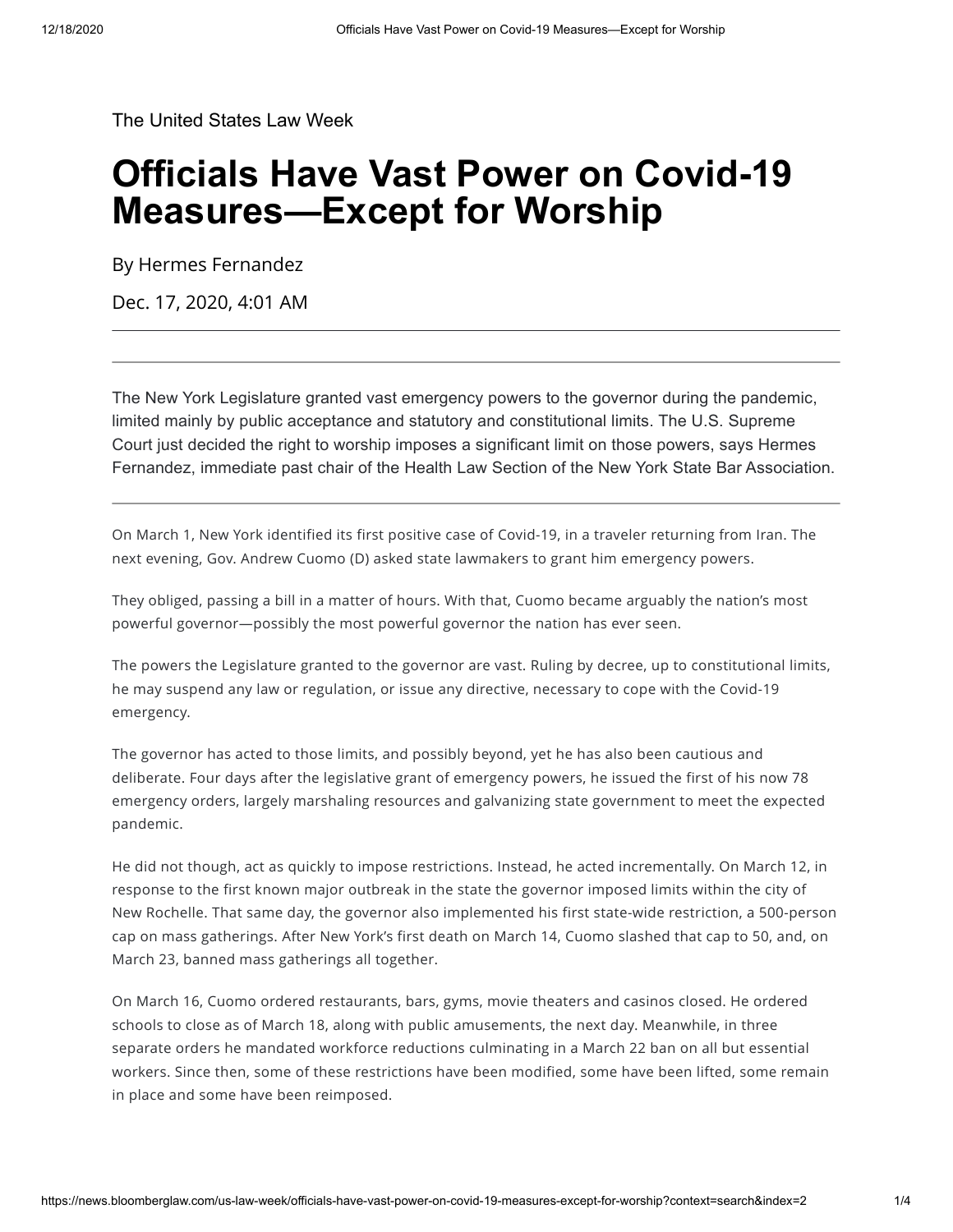#### **First Limit: Public Acceptance**

Cuomo's incremental approach showed he recognized the need for public buy-in. The governor imposed and increased public restrictions as the threat had become real and immediate. As experience across the nation has shown, compliance with stringent restrictions will not occur without public acceptance of the need.

And that, as Cuomo recognized, is the first limitation on a governor's exercise of power. If employers won't keep workers home, if crowds gather—to worship, protest, bury their dead, celebrate new families, or merely socialize—emergency powers are hollow. In this, Cuomo was masterful. His daily press conferences became must-see TV. As New York was besieged by a deadly virus, the governor displayed thoughtfulness and strength, garnering public trust.

### **More Limits: Statute and Constitution**

The second limit to the governor's emergency authority is in the statutory grant of authority itself— the governor's orders must be necessary to cope with a disaster. The governor could not order all New Yorkers to wear Yankee jerseys, for example, but his order that masks be worn in public when social distancing cannot be maintained falls comfortably within that statutory authority.

There are two further statutory limits: First, the Legislature can override a gubernatorial emergency decree. This legislative veto turns the usual constitutional process on its head, since governors and presidents approve or veto legislative enactments, not the reverse. That issue may never arise. The New York Legislature has barely convened since March and has shown little interest in reviewing the governor's emergency decrees.

The second statutory limit is that each decree expires after 30 days. It, too, is barely a check, as the governor alone decides whether to extend an order or allow it to wither.

Beyond the statutory limits, there are state and federal constitutional limits. In this regard, Cuomo is in a much stronger position than some other governors, such as Gretchen Whitmer of Michigan or Laura Kelly of Kansas. Without expansive legislatively conferred emergency powers, those governors saw their emergency actions clipped.

Because of that state and federal legislative empowerment, courts have rejected repeated efforts to overturn Cuomo's various closure orders. Gyms, bars, restaurants all have failed.

### **Another Limit: The Right to Worship**

There is one domain, though, in which courts can be expected to be and are especially solicitous—the right to worship. Here, courts will take an especially hard look.

Churches are subject to laws of general applicability, but those laws must be neutral with respect to religion. A congregation is free to worship, but church occupancy cannot violate fire codes.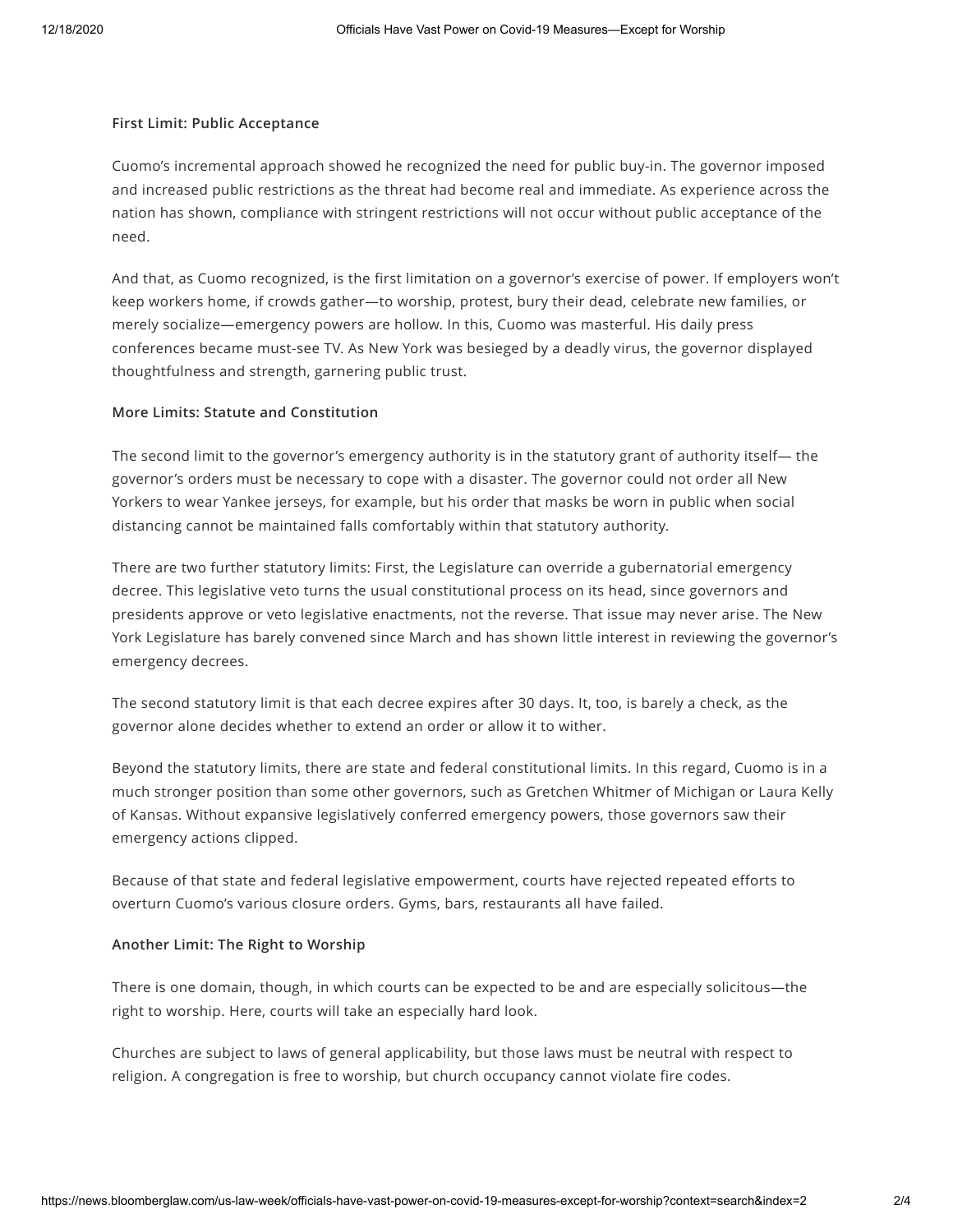Yet, as we learned on Nov. 25 , when it comes to the right to worship, even occupancy restrictions have their limits. Concerned that recently imposed restrictions may prevent the right to worship itself, a split Supreme Court decided in *Roman Catholic Diocese of Brooklyn v. Cuomo* [\(20A87\)](https://www.bloomberglaw.com/public/document/RomanCatholicDioceseofBrooklynvCuomoNo20A872020BL4612272020UsLexi?doc_id=X7UHQENG000N) and *Agudath Israel v. Cuomo* ([20A90](https://www.bloomberglaw.com/public/document/IsraelvCuomoNo20A902020BL460980USNov252020CourtOpinion?doc_id=X17ITAPQG000N)) that the [governor](https://news.bloomberglaw.com/us-law-week/high-court-blocks-covid-limits-on-new-york-churches-synagogues) had gone too far in limiting church services to 10 or 25 attendees depending on the severity of the outbreak in that neighborhood.

The decision may represent epidemic fatigue at the judicial level, but it may also reflect a new heightened protection to the right to worship. Indeed, in a concurrence worthy of Roger Taney, fifth chief justice of the U.S., Justice Neil Gorsuch suggested that almost no limit exists when the right to worship is at issue.

Does the Supreme Court's decision portend an end to judicial deference? Will freedom to worship, the first right in the words of Gorsuch, stand apart, or will the Bill of Rights prevent measures to check the virus' spread?

Until now, courts have balanced those rights with the need for measures to meet a deadly pandemic. This decision may presage a harder judicial look, but beyond the right to worship, we should continue to expect a deference to the public health decisions of elected officials.

This column does not necessarily reflect the opinion of The Bureau of National Affairs, Inc. or its owners.

*Write for Us: Author [Guidelines](https://pro.bloomberglaw.com/author-guidelines/)*

### **Author Information**

Hermes [Fernandez](https://www.bsk.com/people/hermes-fernandez/government-relations) is the immediate past chair of the Health Law Section of the New York State Bar Association *and a past-vice president of the association. He is a member of Bond, Schoeneck & King PLLC.*

## **More from Bloomberg Law**

### **Latest Stories in The United States Law Week**

### Who Will Investigate PPP Fraud Under the Biden [Administration?](https://news.bloomberglaw.com/us-law-week/who-will-investigate-ppp-fraud-under-the-biden-administration)

Covington & Burling LLP attorneys predict the Biden administration will be tough on fraud under the Paycheck Protection Program, but say recent doubts about the authority of the Special Inspector General for Pandemic Recovery (SIGPR) beg the question: Who will be in charge?

### Three Key [Energy](https://news.bloomberglaw.com/us-law-week/three-key-energy-land-use-issues-to-watch-in-2021) Land Use Issues to Watch in 2021

How public and private land is used to support renewable energy and infrastructure will continue to be a top environmental issue in 2021. Environment and energy attorney Thomas Braun, with Stoel Rives, looks at three issues at the forefront